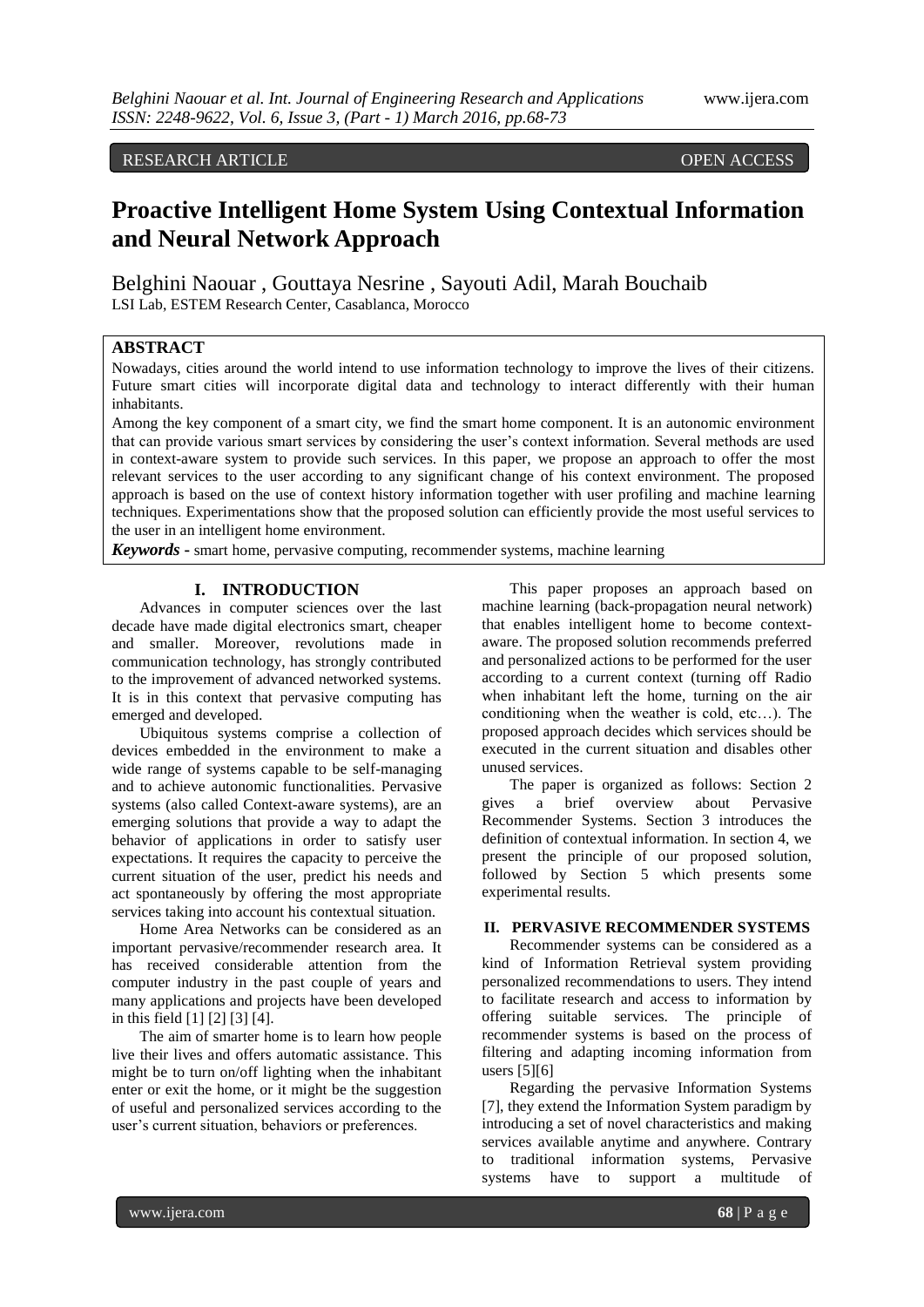heterogeneous device and offering users appropriate services considering their goals and the context in which such goals appear, as well as the capability of anticipating upcoming goals in this context [8].

The main challenge of pervasive systems is to capture and model user's intention to assist him in his daily life by providing appropriate services at the right time and without "direct" intervention from him. Indeed, the intelligent environment must be no longer just to "react" to user commands but rather "acting".

Pervasive Recommender Systems (PRS) will  $\bullet$ greatly change the way computers behave. They combine the characteristics of pervasive systems and recommender systems to provide personalized user recommendations in pervasives environments "Fig.  $1"$ .



**Fig1** Pervasive Recommender Systems

The basic idea is to implement various sensors, and tiny computers in the physical worlds. A huge amount of information can then be collected and processed enabling computer systems to deduce the user's situation and act correspondingly with user's intervention [9].

Approaches that use contextual information in the recommendation process attempt to model and learn contextual user preferences. Such systems typically deal with data records of the form <user, context, service>. Each record captures how much a user uses a particular service in a specific context.

Pervasive Recommender System should have the following characteristics:

#### *Context Awareness*

In computing world, many definitions have been proposed in the literature to define context and context-awareness. Most adopted definitions are:

"Any information that can be used to characterize the situation of entities (whether a person, place or object) that are considered relevant to the interaction between a user and an application, including the user and the application themselves." [10].

"Context is not simply the state of a predefined environment with a fixed set of interaction resources. It is part of a process of interacting with an ever-changing environment composed of reconfigurable, migratory, distributed, and multiscale resources [11]."

More details about context modeling and classification will be presented in the next section.

#### *Proactivity*

In addition to the ability of context awareness, pervasive recommender systems need to be proactive. In other words, they must to be able to provide, spontaneously, personalized services to the user in order to minimize his explicit interaction with the system.

#### *Anticipation*

Pervasive Recommender systems should be able to anticipate future contexts of use and future user needs and preferences in a new contextual situation.

## *Scalability*

Pervasive Recommender systems must be also able to evolve over time in order to support any changes that may arise in user's context or in user's needs or preferences.

## **III. CONTEXT ANALYSIS**

In context aware systems, making errors in interpreting or modeling the context information may affect the decisions made by the pervasive recommender system.

Pervasive systems typically consider many parameters to extract contextual information:

## **Table 1: example of some possible contextual**

| parameters       |                                                                                                              |  |  |  |  |  |  |
|------------------|--------------------------------------------------------------------------------------------------------------|--|--|--|--|--|--|
| Category         | interpretation                                                                                               |  |  |  |  |  |  |
| User context     | User's profile (who?): identifications,<br>interests, etc                                                    |  |  |  |  |  |  |
| Physical context | Physical Environment:<br>temperature.<br>color, time of day, etc                                             |  |  |  |  |  |  |
| Network context  | Network environment:<br>connectivity,<br>protocol, etc                                                       |  |  |  |  |  |  |
| Activity context | What occurs, at what time: enter, go out,<br>etc                                                             |  |  |  |  |  |  |
| Service context  | Information on functions which system<br>can provide: turn TV on a preferred<br>channel, turn light off, etc |  |  |  |  |  |  |

So, in order to enable an efficient context-aware adaptation, context information must be well captured, collected and presented.

Many studies have been done in this context. Manzoor et al. [12] quantify the Quality of Context parameters to be used in pervasive environments. They also present a mechanism to tailor the Quality of Context (QoC) parameters according to a specific need of an application and then evaluate these parameters.

To simplify the programming issue of contextaware systems it is necessary to adopt a modeling method to represent the context information. This is very important to capture user's profiles and except their needs.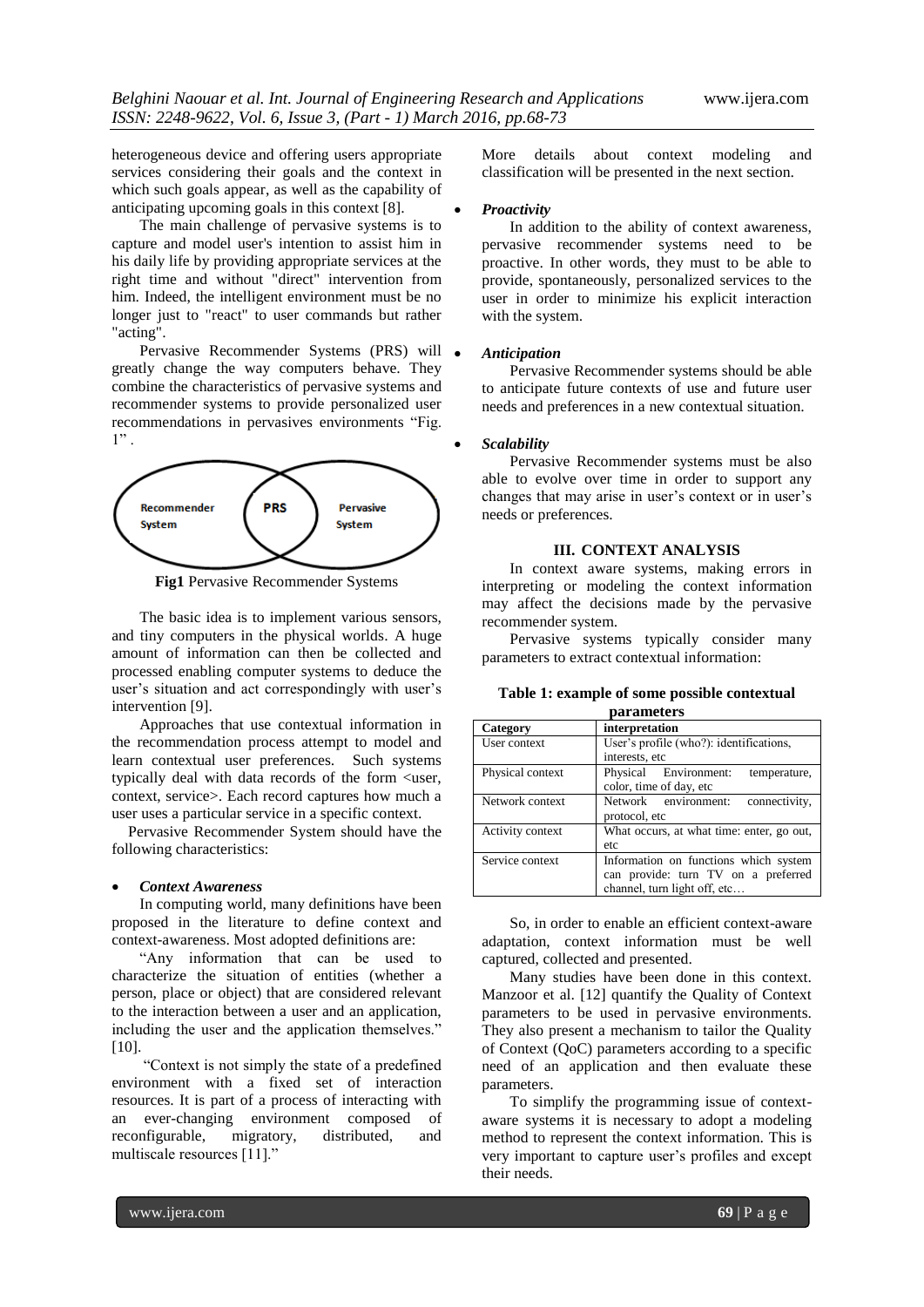The most relevant context modeling approaches are classified by the structure of data used to exchange contextual information in the pervasive system. They are based on one of the following methods:

## *Key-Value Models*

The model of key-value pairs is the most simple data structure for modeling contextual information. A context is described by a set of two dimensional vectors. Each vector consists of a numerical value describing the situations and a number indicating the certainty that the user is currently in this situation.

## *Markup Scheme Models*

It is a hierarchical data structure consisting of markup tags (ex. XML). An example of this approach is the Comprehensive Structured Context Profiles by Held et al. [13].

#### *Graphical Models*

A well known modeling instrument is the Unified Modeling Language (UML) which has a strong graphical component (UML diagrams). Due to its generic structure, UML is also appropriate to model the context.

## *Logic Based Models*

A logic defines the conditions on which a concluding expression (or fact) may be extracted from a set of expressions or facts. In a logic based context model, the context is defined as facts, expressions and rules.

#### *Ontology Based Models*

Ontologies are widely accepted as instrument for the modeling of context information in pervasive computing applications.

In the context of computer and information sciences, an ontology defines a set of representational primitives used to model a domain of knowledge. The representational primitives are typically classes, properties, and relations among class members. It is a promising instrument to define explicit formal specifications of the terms in a domain and the relations among them.

A detailed survey of these models is presented in [14].

# **IV. THE PROPOSED APPROACH 1 Principle of the application**

This paper proposes an approach that enables smart home to become more context-aware. It recommends personalized actions to be performed for the user according to a current context (turning on lights when enter to home, turning off TV when inhabitant left the living room, turning on the air conditioning when the weather is cold, etc…). The proposed approach decides which services should be executed in the current situation and disables other unused services in other home locations.

The approach aims to integrate, to pervasive recommender systems, the ability of expecting user

needs in new contextual situations that were not foreseen when building the knowledge base of these systems. And this, in order to serve the user in a proactive and uninterrupted manner in various contexts that may arise.

In this context, we propose a solution based on Artificial Neural Networks (ANN) that provides a suitable solution to the user according to the current context. The system analyzes the information contained in his context profile, and searches, for a given situation, his associated context. We considered a learning database (the contextual profile database) formed by different contexts with their associated preferences, and a test database formed by new contextual situations. The aim in this layer is to predict the user preference for a new contextual situation.

## *2.* **Architecture of the solution**

In the remainder of this section, we describe the functional architecture of our approach in order to show the role given to each of its modules "Fig. 2":



**Fig2:** The functional architecture of the proposed approach

# **Physical Context Layer**:

 $\bullet$ 

This layer is responsible of acquiring raw data from the physical context of the user and his interaction with PRS. It allows:

- The capture of physical context (temperature, light, etc.) using appropriate physical sensors for each type of information.
- The capture of user interactions: The interaction of the user with an PRS are explicit and/or implicit actions performed to satisfy a particular need. These captured information can be stored in log files, cookies, etc.

### **Context and Preferences Management Layer:**

The context management is the process of interpreting raw data (captured by physical sensors). These ones generally need to be transformed to be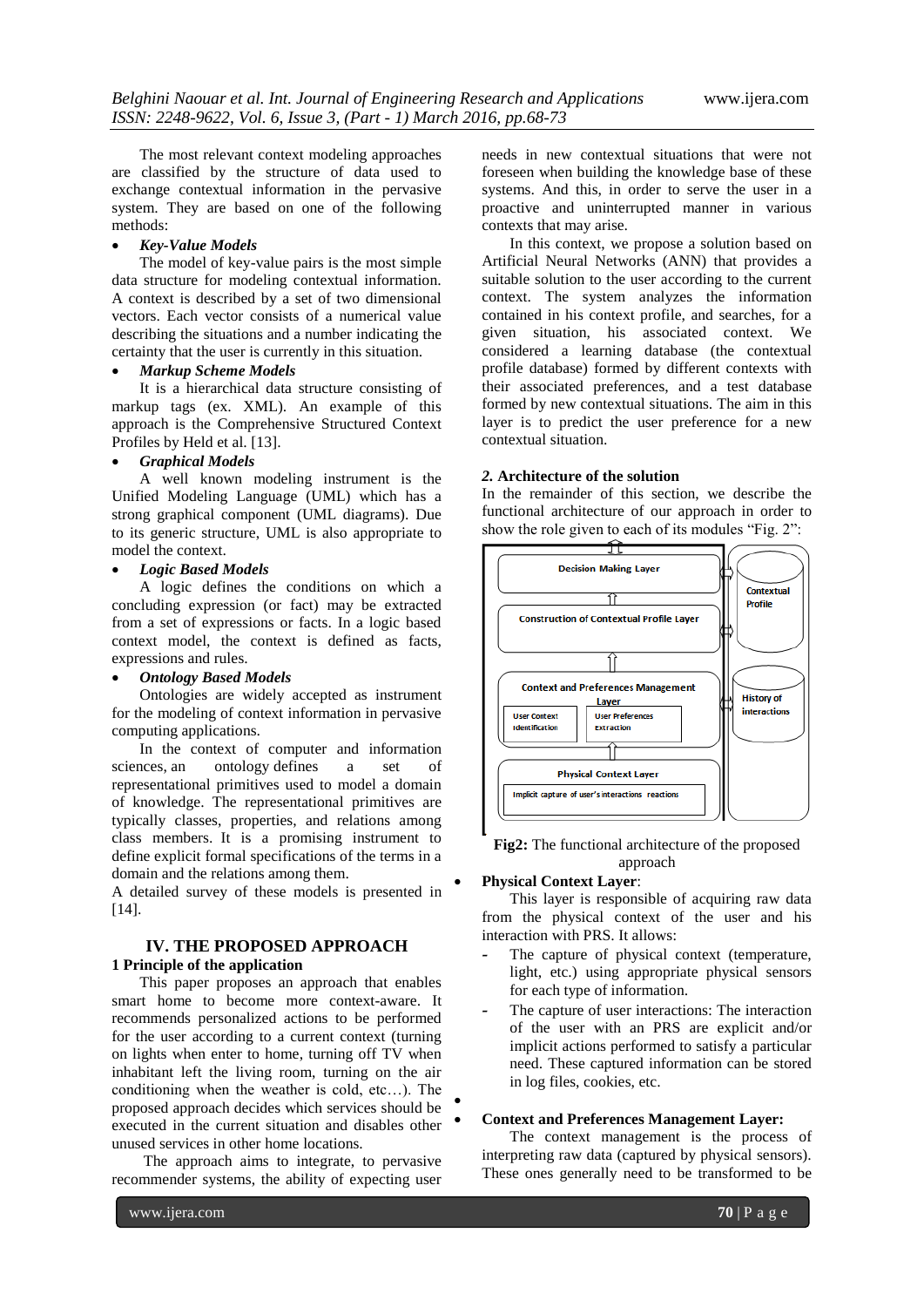used directly by the application. In the context of our approach, this operation is done by the context and preferences management layer. This layer allows to:

- o Identify the user context: the context identification consists of recognizing a contextual situation of the user.
- o Extract user preferences: it consists of analyzing data that represent explicit and/or implicit interactions of the user with the PRS. This analysis allows identifying user preferences. The user interaction with PRS will be stored in

the historical interactions database using the couple (context, preference).

## **Construction of Contextual Profile Layer**

Only relevant preferences of the user will be considered to build his contextual profile. A preference is considered relevant if it is frequent, i.e its frequency exceeds a minimum threshold that we call MIN-FRQ-THRESHOLD.

To extract these relevant preferences, we applied the Apriori algorithm [15] on the user interaction preferences registered in the history of interactions database. Then, we combined these relevant preferences to their contexts (when they were occurring) and we save it in the user contextual profile database.

We note that this contextual profile database is periodically updated in order to track any eventual changes in user's behavior over time.

## **Making decision Layer:**

In this layer, we use a three-layer neural network based on back propagation algorithm. This solution allows the system to consider the history of user experiences and calculate what will be the more suitable service to be applied in a given context.

Our network consists of three layers: The input that represents the data (context parameters), an output layer which represents the service (user preference), and a hidden layer which perform the intermediate calculations.

The purpose of the learning process is to optimize the network parameters to better predict user preferences in a given context. To do so, we try to reduce the error that represents the difference between the outputs produced by the network and the desired outputs. The produced errors will be corrected via the back-propagation method and weights of the network will be changed until convergence of the system.

In the test process (where new situations arise), we calculate the maximum similarity between this new context and those in the learning database.

# **3.Modeling the contextual user profile**

By definition, a user profile is "a set of preferences that characterize a user or a group of users". Besides, in terms of services, the user preferences are naturally affected by its context. These preferences differ from one context to another. For example, a user may prefer to listen to the radio in the morning and watching TV in the evening. So the preferences of a user are strongly related to his context and his profile.

We define the contextual profile of a user by his preference in a given context and we set it by the couple:

## *Contextual profile = (user Context, user preference)*

 In order to save the contextual user profile we must model these two components: user context and user preference.

# **1) User context**

We define the user context by all context parameters that may influence the user preferences in relation to an intelligent service. A context parameter  $(P_i)$  is a parameter which represents fully or partially a context information.

We use the model value-attribute to represent parameters of the context. The user context is represented as follows:

*User Context = {P<sup>i</sup> / i= 1,….,n }*

 n is the number of parameters that define a relevant context for an intelligent service.

#### **2) User Preference**

We define a user preference with a set of descriptions including : what a user intends to do. Example of some scenarios:

- The user is usually interested to political news. He prefers watching "France24" daily during the lunch break.
- In the afternoons during weekends, he watches sport programs.

Consequently, a user preference can be presented by the following parameters: The name of the service (TV, Radio, etc.), its associated type (Information, movies, documentaries, etc.) and the title of the chain or the radio station.

In general manner, we represent a user preference by:

## *User preference = {Pref<sub><i>i</sub>*  $/$  *j* = 1,....,*m* }</sub>

Where m is the number of parameters that define a set of descriptors, for this preference, in relation to an intelligent service.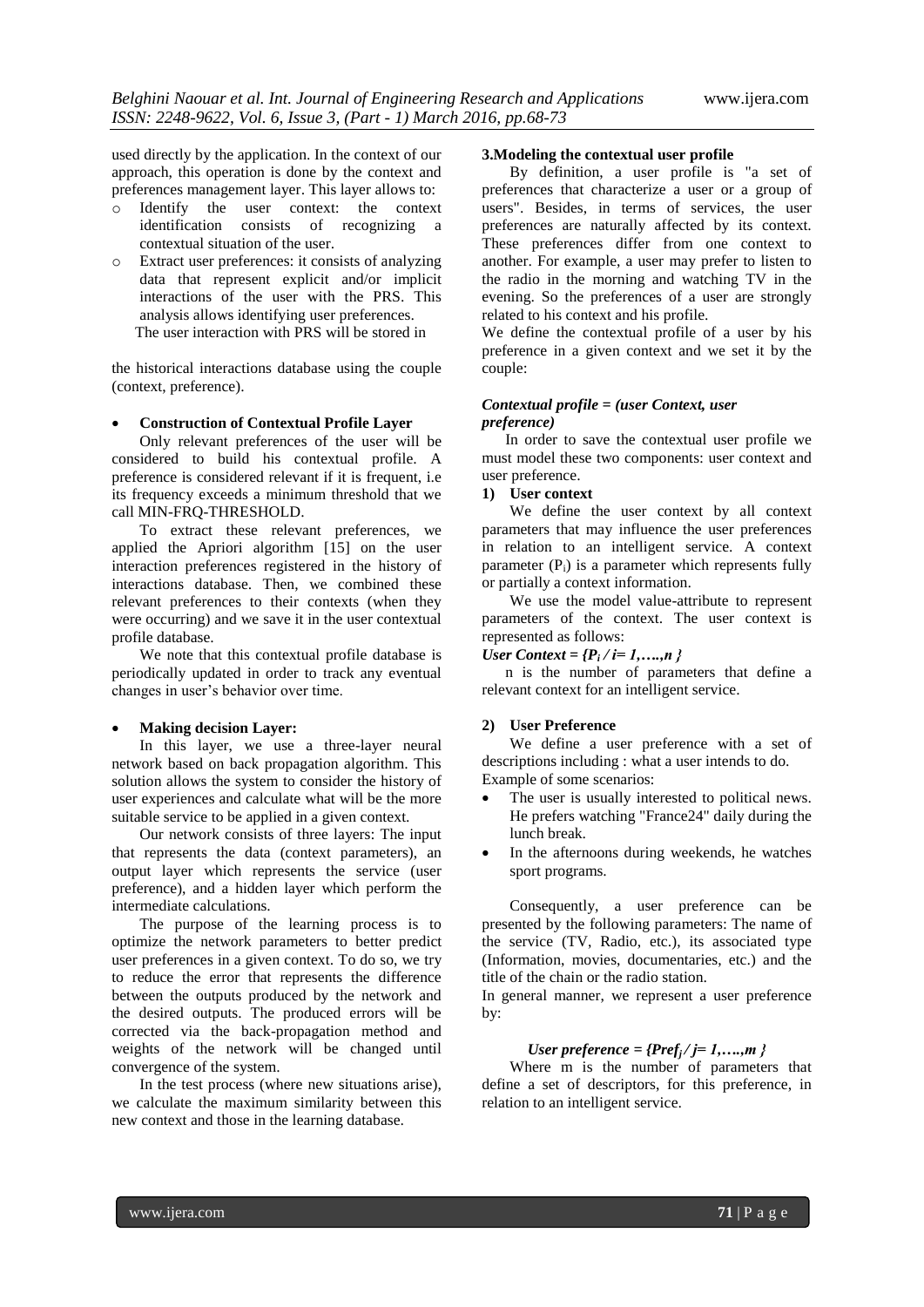#### **V. EXPERIMENTATION**

In this section, we introduce the way of utilizing the proposed approach. First, original data are generated by sensors. Then, the information context is defined using several parameters.

In this study, we define the context of the user profile by:

User Context =  $\{P1 = Time, P2 = Localization, P3 =$ temperature, P4= Special Event}

Where attributes:

- P1 : represents the current time of the day {1-6, 6-8, 8-10, 10-12,12-13, 13-14, 14-16, 16-18, 18- 20, 20-22, 22-01}
- P2 : indicates the current location of the user {kitchen, living room, bedroom, dining room}
- P3 indicates the daytime temperatures {cold, warm, hot}
- And P4 indicate the name of the special event if it exists (weekend, Holiday, Sporting event, Cinema event, etc.).

And we define a smart home service by 3 parameters: The service identifier, the state of the service (ON/OFF) and user preferences. Where:

- Service-id : represents the name of a specific smart service: {Light, TV, air-conditioner  $, etc...$ }
- State: represents the state of the service : {ON,OFF}
- $\bullet$  User Preferences = {Pref<sub>1</sub>= Service name,  $Pref_2$ = Associated type, Pref<sub>3</sub> = ChanelTitle}

The proposed system activates or deactivates the appropriate candidate solutions (TV, radio, airconditioner, stores, and lighting) according to a given context. The following table (table 2) shows some considered scenarios:

| Table 2: some scenarios of trained data |  |
|-----------------------------------------|--|
|-----------------------------------------|--|

| <b>EXAMPLES OF SOME SCENARIOS</b> |                       |                    |                                 |                                       |     |                                  |  |  |
|-----------------------------------|-----------------------|--------------------|---------------------------------|---------------------------------------|-----|----------------------------------|--|--|
| <b>USER CONTEXT</b>               |                       |                    |                                 | <b>SERVICE</b>                        |     |                                  |  |  |
| Ţ                                 | Localization          | <b>Temperature</b> | Special Event                   | ĸ<br>Services                         | ğ   | User preferences                 |  |  |
| $22 -$<br>01 <sub>h</sub>         | living<br>room        | warm               | Week<br>end                     | Light, TV                             | On  | TV,<br>Cinema,<br>MBC4           |  |  |
| $20 -$<br>22 <sub>h</sub>         | living<br>room        | cold               | any                             | Light,<br>Tv,air-<br>conditioner      | On  | TV, Info,<br>France <sub>2</sub> |  |  |
| $7-8h$                            | bedroom               | warm               | anv                             | stores                                | On  |                                  |  |  |
| 08-<br>09h                        | <b>Dining</b><br>room | cold               | Week<br>end                     | radio, air-<br>conditioner            | On  | Radio,<br>variety,<br><b>MFM</b> |  |  |
| $20 -$<br>22h                     | <b>Dining</b><br>room | warm               | <b>Sport</b><br>competit<br>ion | TV                                    | On  | TV, Sport,<br><b>Beinsport</b>   |  |  |
| >1h                               | bedroom               | warm               | any                             | Light,<br>stores, air-<br>conditioner | Off |                                  |  |  |

The learning process was accomplished using information stored in the contextual profile database. In the test process, new contextual situations were considered. The aim was to predict the user preference in new contexts.

Experimental results show that the system responds well with a prediction rate that reaches 93%.

### **VI. CONCLUSION**

It is certain that the next-generation of smart environment will make use of new technology thanks to the low-cost of sensors and advanced achieved in the field of artificial intelligence.

Hopefully to have an intelligent computing structure vanished into the environment; the aim of this paper was to incorporate the Contextual information in the automatic recommendation process of smart home environment.

The general idea was to facilitate user interaction with some context aware applications by determining, on behalf of the user, the application to be performed. The proposed solution extracts user's preferences and launches automatically, in a specific context, the appropriate services and disables other unused services inside the smart home environment.

## **ACKNOWLEDGEMENTS**

Moroccan Government is actually working towards numerous major reforms to develop its own Smart City models. This work is part of the Casablanca smart city project aiming to support city systems and offer citizens a high quality of life.

## **REFERENCES**

- [1]. MC Mozer. Lessons from an adaptive home. On Smart Environnements, 2005: 271–294.
- [2]. S Das , D Cook , A Battacharya , E Heierman , T Lin . The role of prediction algorithms in the MavHome smart home architecture. IEEE Trans. On Wireless Communications, 2002,9(6):77–84.
- [3]. R. Katharina. *Smart assistants for smart homes*. Phd Thesis, 2013,Stockholm, Sweden.
- [4]. Q Ni, AB García Hernando, de la Cruz. The Elderly's Independent Living in Smart Homes: A Characterization of Activities and Sensing Infrastructure Survey to Facilitate Services Development. Kyriacou P, ed.<br>Sensors (Basel, Switzerland). Sensors (Basel, Switzerland). 2015;15(5):11312-11362.
- [5]. M. Montaner, B. López , and J. L. De La Rosa,"A Taxonomy of Recommender Agents on the Internet, Artificial Intelligence Review, pp. 285-330,June 2003.
- [6]. M. Weiser. The computer for the 21st century. On Scientific American, 1991, 265(3): 94-104.